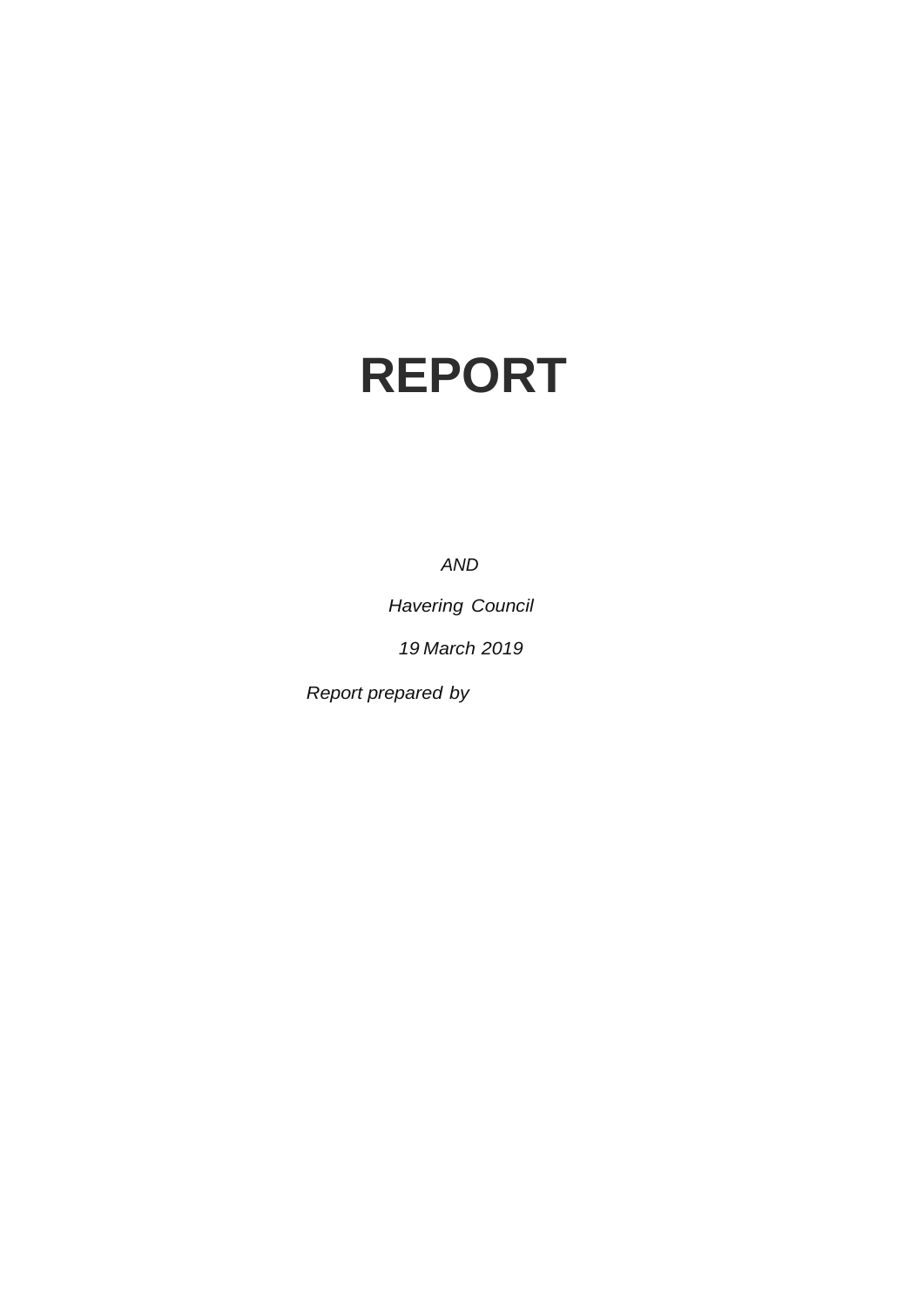#### **Our approach**

*It is the Ombudsman's duty under the Housing Act 1996 to consider* a *case and to decide what is fair in all of the circumstances. We consider the evidence and look to see if there has been any maladministration, for example whether the landlord has failed to keep to the law, follow proper procedure, follow good practice or behave in* a *reasonable and competent manner.*

*Both the complainant and the landlord have submitted details to the Service and these have been carefully considered in this investigation. Their accounts of what has happened are summarised below. This report is not an exhaustive description of all the events that have occurred in relation to this case, but an outline of the key issues as* a *background to the investigation's findings.*

#### **Complaint definitions**

The complainant complains about;

- The landlord's response to her reports of drainage problems in the property
- The landlord's response to her reports of damage caused to her property

#### **Background and Summary of Events**

- 1. The complainant is a secure tenant of the landlord.
- 2. The landlord's repairs policy stipulates that repairs to 'a *blocked sink, bath, basin or shower'* are to be completed within 3 days. Repairs to a *'blocked or leaking drain pipe for* a *toilet or water pipe such as* a *foul drain or soil stack'* are to be completed within 1 day.
- 3. The landlord's complaints policy provides that complaints *'about the merits of an insurance claim or matters that would be more appropriately considered by an insurer'* will not be considered under the landlord's complaints procedure.
- 4. The tenant first reported a problem with the drainage in her property on 15 March 2018. The work order raised detailed the repair as being to *'rectify back surging into whb from other properties, also rectify very slow draining bath* & *washing machine back surging into kitchen sink'.* The landlord's contractors attended the complainant's property on 19 March 2018 and recorded that the repair was completed during this appointment.
- 5. A further repair was raised by the landlord on 19 March 2018 to which detailed that *'when machine is on there are black bits going into the kitchen sink and*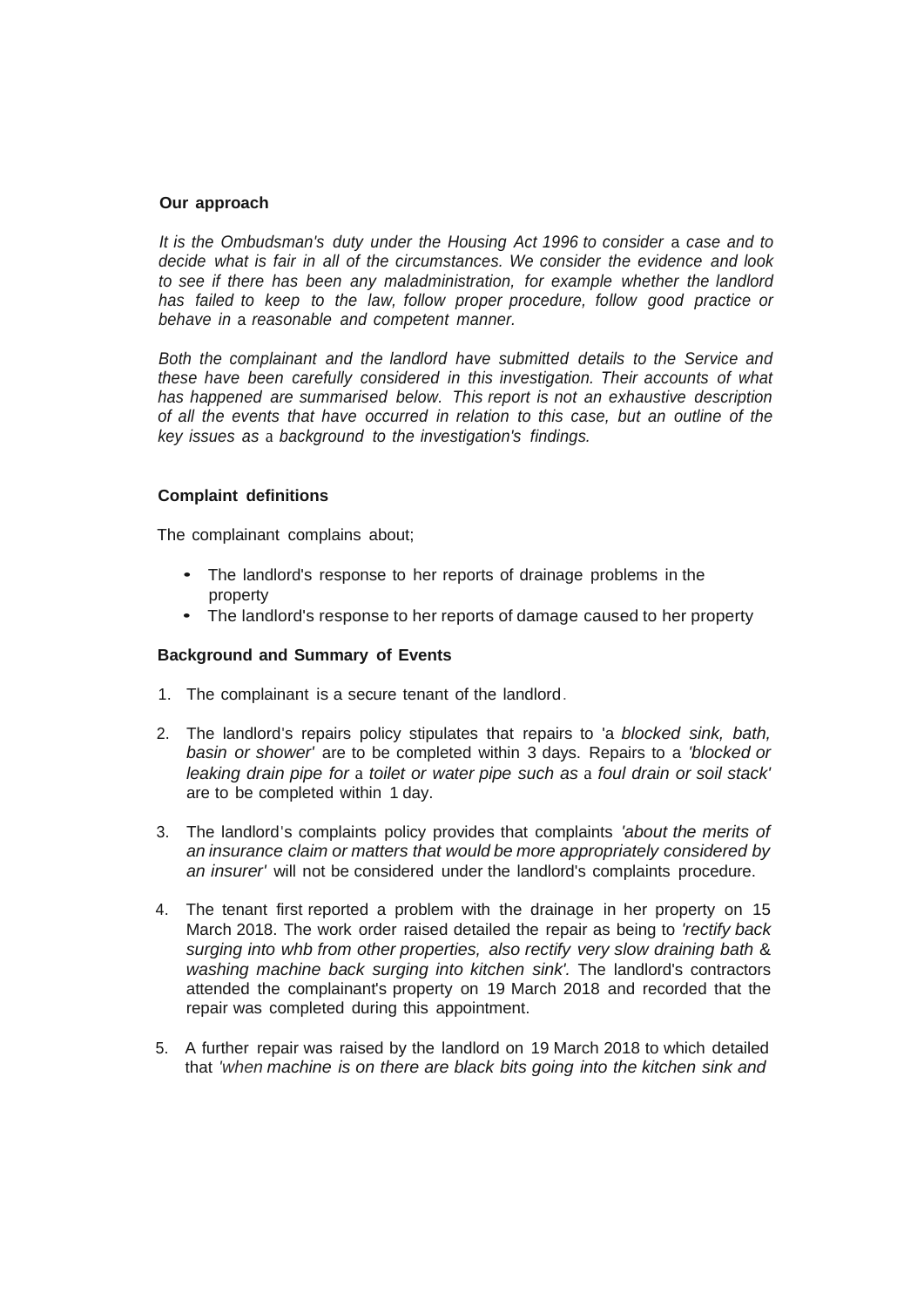*bath is very slow draining'.* The landlord's contractors attended the same day and recorded the repair as completed.

- 6. The complainant reported further problems with the drainage on 4 April 2018 and a repair was raised to *' attend to blocked bath' .* This repair was record as completed on 12 April 2018, 6 working days after the report.
- 7. The complainant reported a further repair on 1 May 2018 which was recorded as *'water is backs urging through kitchen sink'.* The landlord attended the same day but was unable to gain access which the complainant said was due to her not hearing the door. The landlord reattended the next day, 2 May 2018, and the repair was recorded as completed .
- 8. The complainant raised a formal complaint with the landlord on 9 August 2018. She was dissatisfied with the standard of repairs carried out as the sinks and bath continued to drain very slowly and, despite the visits by the contractors, the issues persisted.
- 9. The landlord called the complainant on 31 August 2018 to discuss her complaint. The complainant said that somebody had visited her and advised that scaffolding was due to be erected to enable the drains to be flushed. However, the landlord was unable to identify who this had been. The complainant explained that she was awaiting a heart operation and so she should not be exposed to undue stress . The landlord said that it would investigate the identity of who had visited the complainant and investigate whether further works were required. The landlord confirmed that it would close the complaint and a letter was sent to the complainant the same day explaining that her complaint was not upheld.
- 10.There is evidence that the landlord's surveyor and a drainage engineer visited the complainant's block at the beginning of September 2018 and identified works needed to the soil stack which required scaffolding.
- 11.On 3 September 2018 the complainant requested that the landlord escalate her complaint as she reported that damage had now been caused to her personal property due to the drainage issues. The landlord responded and asked her to provide any evidence of damage to the landlord's complaints team.
- 12.Scaffolding was then erected and the soil stack was cleared on 12 September 2018.
- 13.The landlord responded under the final stage of its complaints procedure on 15 October 2018 following a holding letter sent on 3 October 2018. The landlord apologised for the stage 1 complaint having been closed prematurely as it said that an action plan should have been agreed before the complaint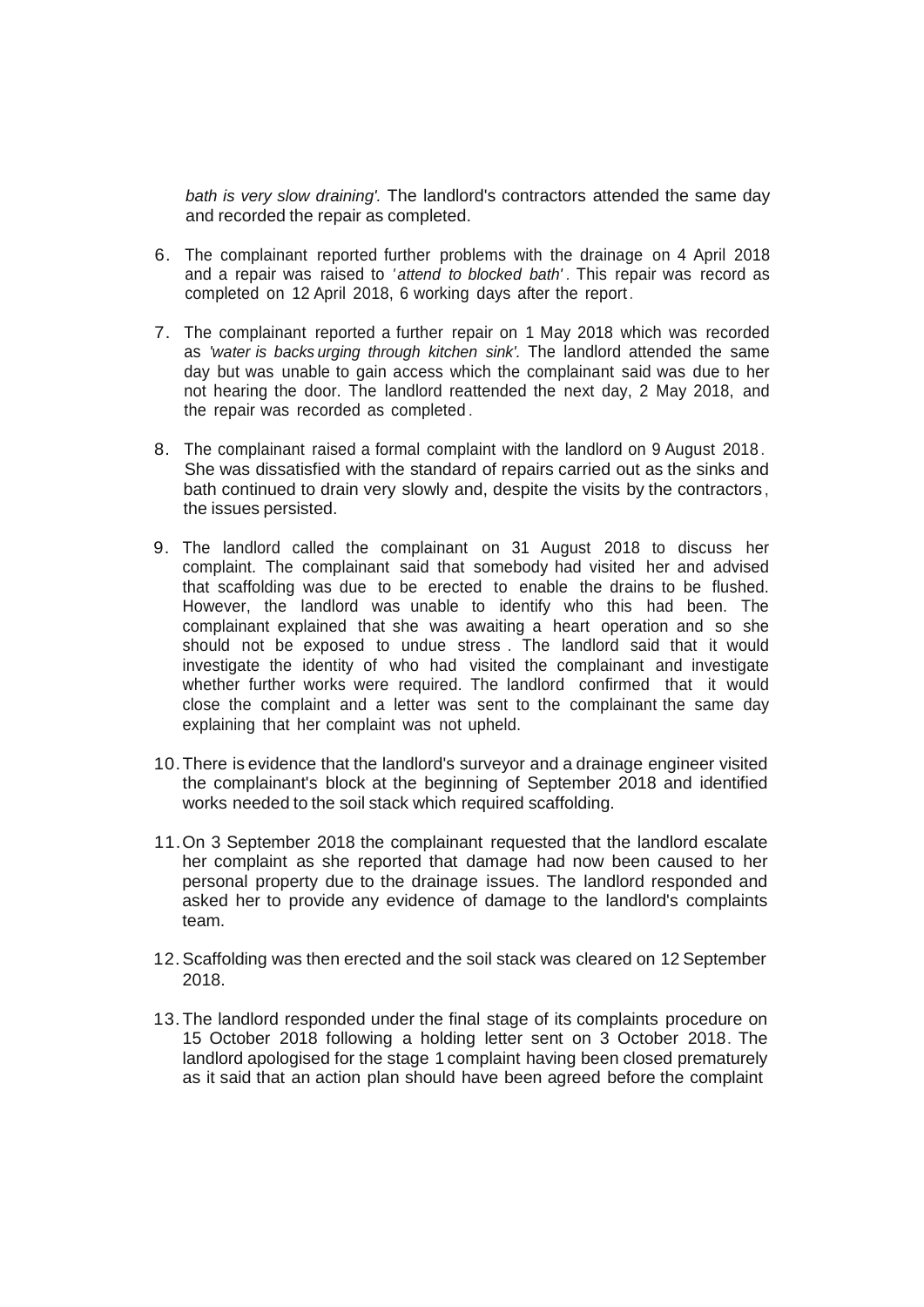was closed . The landlord stated that the work to erect the scaffolding and clear the soil stack had been in process before the complaint was raised and that the scaffolding would remain in place for further monitoring of the drainage. The landlord was satisfied that the work had therefore been completed within a timely manner.

- 14.In relation to the person that the complainant had said visited her the landlord said that it had not be able to identify who this was and apologised for this. The landlord also said that the photographs sent by the complainant did not evidence that the damage caused to her flooring had been due to the back flow. The landlord therefore repeated that the complainant would need to claim for this damage on her contents insurance.
- 15.The complainant subsequently sent videos to the landlord on 15 October 2018, one of which was made after the repair to the soil stack, to illustrate that she was still having issues with back surging waste water . The complainant did not believe that the landlord had fulfilled its duty to ensure that the problem was permanently fixed to prevent re-occurrence. The landlord instructed the contractors to return to the flat to re-examine the affected drain pipes and resolve the drainage problem. This appointment took place on 22 October 2018 and there is no evidence that the complainant reported further problems following this.

#### **Assessment and Findings**

- 16. In relation the to the landlord's response to the complainant's reports of problems with the drainage, the landlord concluded that the work needed was completed within a timely manner. However, there were at least six different repairs raised by the landlord before a full and effective repair was carried out. This meant that though a problem was first reported in March 2018, it was not fully resolved until October 2018, seven months later. It is noted however that there was a period of three months where there is no evidence of any reports being made by the complainant during this time . It would have been appropriate for the landlord to recognise the delay in it resolving this problem completely and the additional distress this would have caused the complainant due to the vulnerability that she had made it aware of.
- 17. Also, neither the repair raised on 15 March 2018 nor the repair raised on 4 April 2018 were given the right priority in accordance with the landlord's policies . On 15 March 2018 the complainant reported that there was a back surge into her bathroom from other properties, which was due to a blockage on the soil stack. However, this was raised with a three day response time when it should have been raised with a one day response time. Again, on the 4 April 2018 the landlord arranged a repair to the blocked bath as a seven day repair when under its policies this should have been a three day repair. This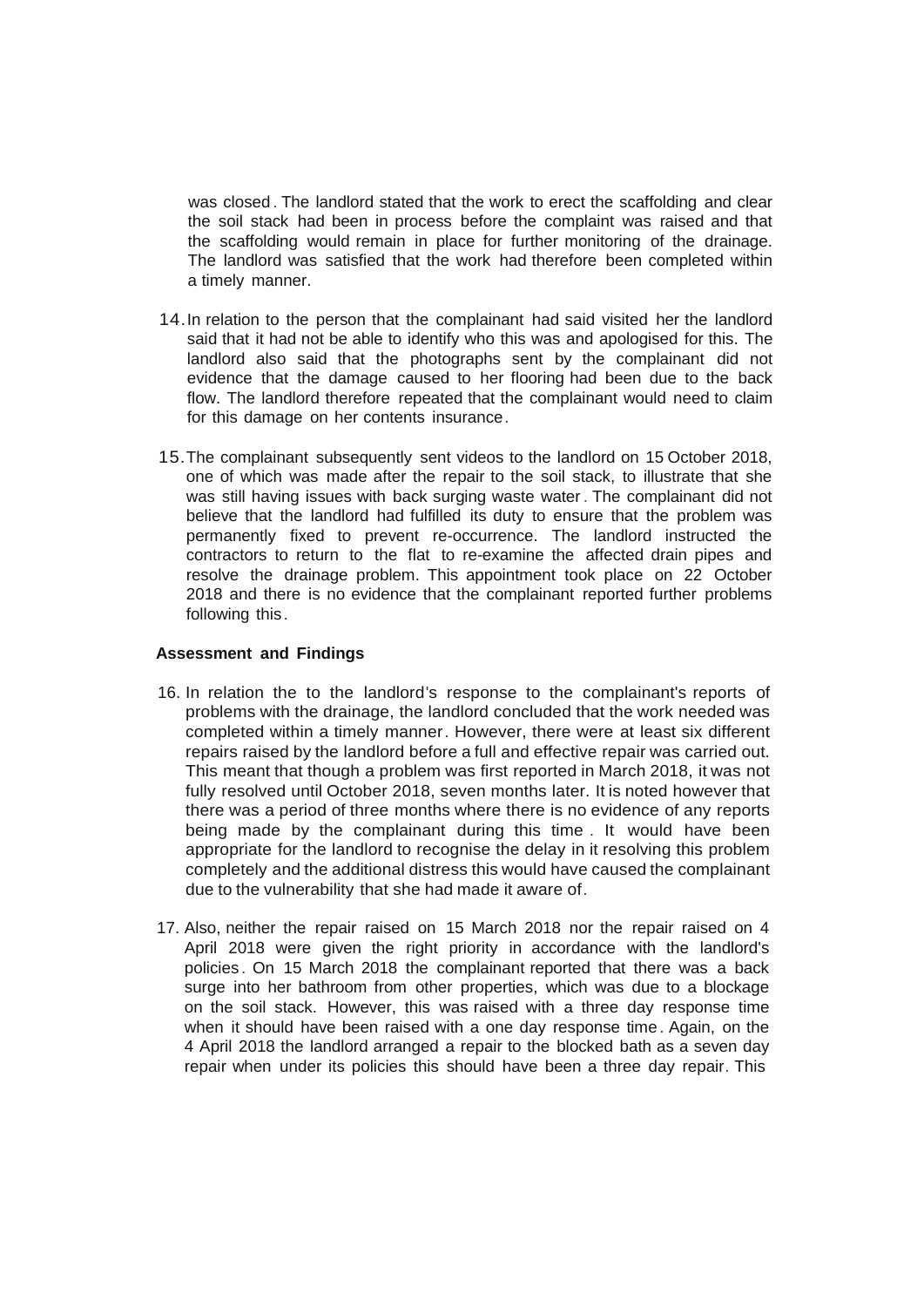was not appropriate as the landlord's response times were then not in line with the its policies.

- 18. In relation to the damage to the complainant 's flooring there remains a dispute between her and the landlord as to the cause of this. The complainant says that this was caused by the back flow from her sink into the property which the landlord disputes . The Ombudsman is unable to decide questions of liability nor is it her role, as this would need to be decided by an insurance company or court . The complainant has provided evidence showing why she believes the landlord is responsible for the damage , including pictures and videos. However, these do not conclusively show what caused the damage and there is also no conclusive third party evidence in relation to this. Therefore, this Service is unable to say that the damage to the flooring was caused by the drainage problems . What has therefore been considered is whether the landlord's response to the complainant's reports of the damage was appropriate
- 19. When the damage was first reported the landlord reasonably asked the complainant to provide evidence of the damage caused. However, it was unable to conclude from the evidence provided when the damage had been caused, what had caused the damage or the extent of the damage. It was therefore not unreasonable that the landlord advised the complainant to refer this matter to her contents insurer.
- 20. Though the complainant does not believe that the damage to her flooring is covered by her insurer, they would be able to assess whether the landlord had been negligent and was therefore liable for the damage caused or not. I would therefore encourage the complainant to contact her insurer about this if she wishes to pursue this part of her complaint.

### **Determinations**

I am satisfied that, in accordance with paragraph 42 of the Housing Ombudsman Scheme, there was service failure in the landlord's response to the complainants reports of drainage problems in the property.

I am satisfied that, in accordance with paragraph 42 of the Housing Ombudsman Scheme, there was no maladministration in the landlord's response to the complainant's reports of damage caused to her property.

#### **Reasons**

Though the landlord appropriately raised a repair each time the complainant reported a problem with the drainage in her property, it failed to recognise the delays in it carrying out a full and effective repair. The landlord also failed to recognise that two of the repairs raised had been assigned the wrong priority.